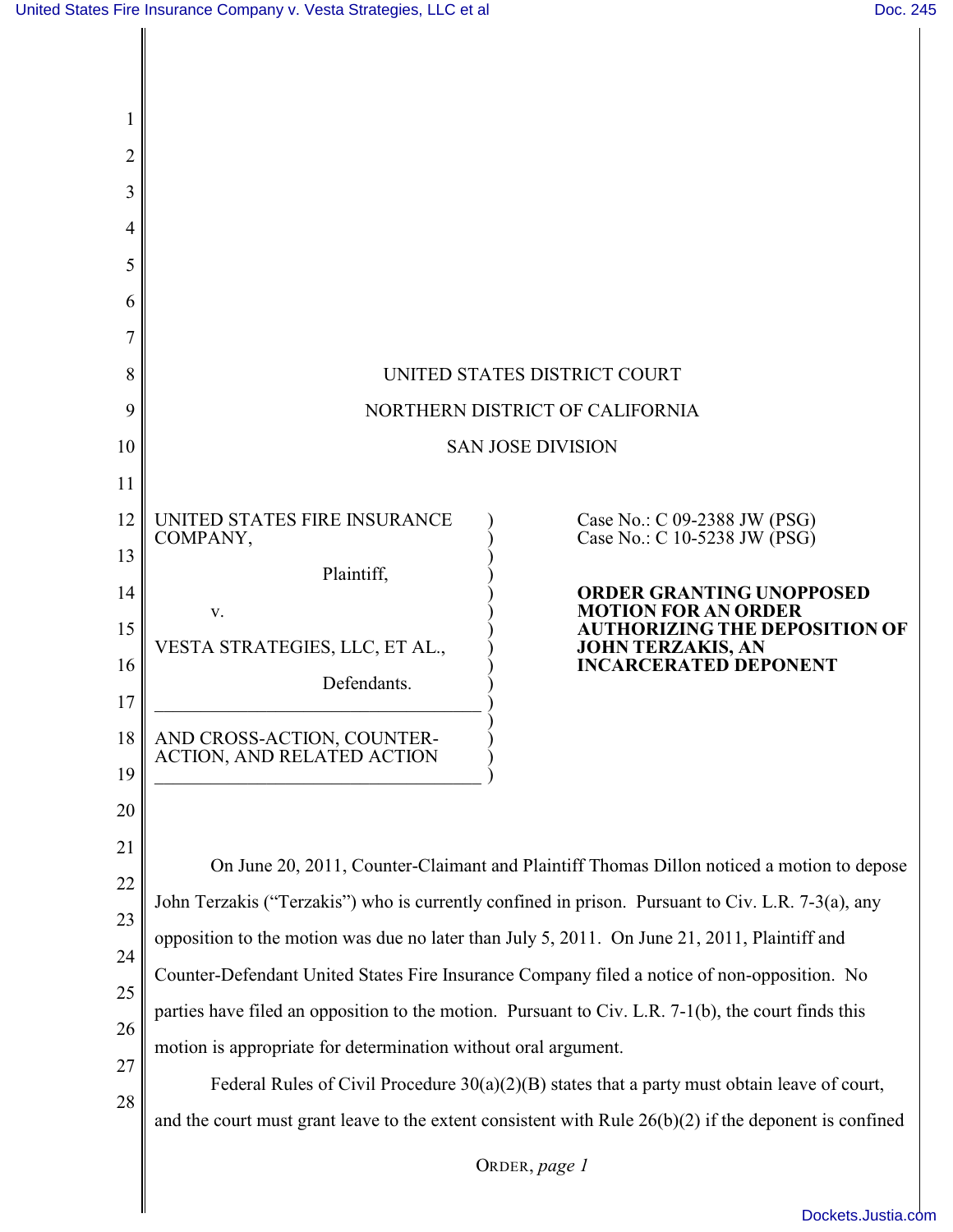| $\mathbf{1}$   | in prison. Based on the moving papers and the file herein it appears that leave to depose Terzakis is  |
|----------------|--------------------------------------------------------------------------------------------------------|
| $\overline{2}$ | consistent with Rule $26(b)(2)$ , and leave to take the depositions is thus warranted. Accordingly,    |
| 3              | IT IS HEREBY ORDERED that the motion is GRANTED. Officials at the prison where                         |
| $\overline{4}$ | Terzakis is incarcerated shall allow for the parties in the above-captioned matters to depose Terzakis |
| 5              | at dates and times that are mutually convenient for the parties and the prisons, but no later than     |
| 6              | September 16, 2011. The prisons shall provide appropriate security personnel and a reasonable space    |
| $\overline{7}$ | for the depositions, allowing room for the presence of the parties' counsel, a stenographer or court   |
| 8              | reporter, Terzakis, and the security personnel. See, e.g., Edward/Ellis v. New United Motors Mfg.      |
| 9              | Inc., No. C 07-05452 WHA, 2008 WL 4712602, at *2 (N.D. Cal. Oct. 22, 2008).                            |
| 10             | Dated: July 14, 2011                                                                                   |
| 11             |                                                                                                        |
| 12             | United States Magistrate Judge                                                                         |
| 13             |                                                                                                        |
| 14             |                                                                                                        |
| 15             |                                                                                                        |
| 16             |                                                                                                        |
| 17             |                                                                                                        |
| 18             |                                                                                                        |
| 19             |                                                                                                        |
| 20             |                                                                                                        |
| 21             |                                                                                                        |
| 22             |                                                                                                        |
| 23             |                                                                                                        |
| 24             |                                                                                                        |
| 25             |                                                                                                        |
| 26             |                                                                                                        |
| 27             |                                                                                                        |
| 28             |                                                                                                        |
|                |                                                                                                        |